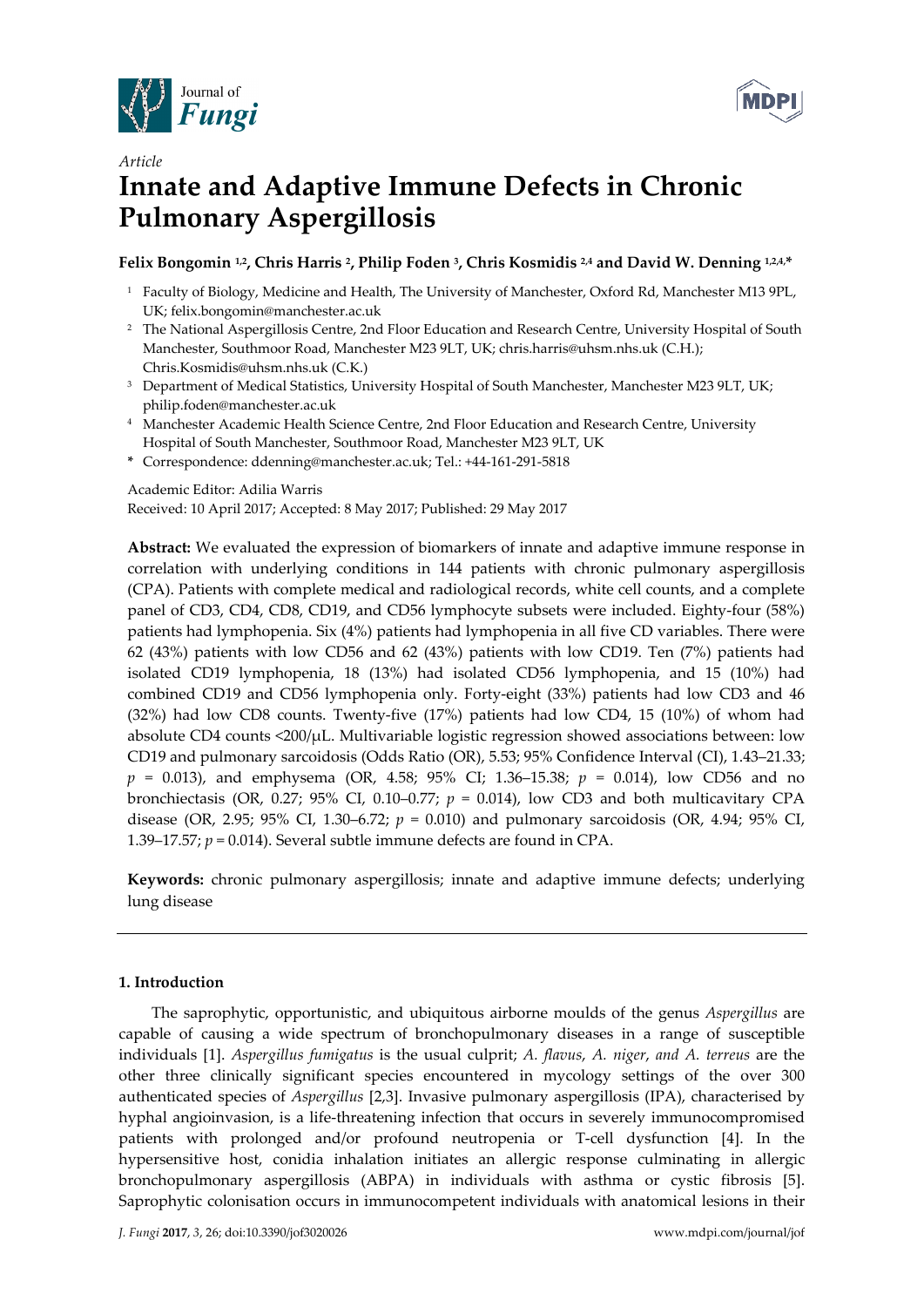airways or pre-existing architectural lung disease usually following healed pulmonary tuberculosis [6]. Semi-invasive pulmonary aspergillosis (SIPA), previously termed chronic necrotizing pulmonary aspergillosis (CNPA), is a gradually progressive disease (<3 months) described in patients with mild systemic immunodeficiency such as human immunodeficiency virus (HIV) infection, diabetes mellitus, and patients on chemotherapy or immunosuppressive therapy, as well as chronic lung pathology in many patients [7,8].

Chronic pulmonary aspergillosis (CPA) refers to a spectrum of syndromes from simple aspergilloma to slowly progressive destruction of the lung parenchyma with expansion of the existing cavity or creation of new cavities, a condition termed chronic cavitary pulmonary aspergillosis (CCPA). CCPA can progress to extensive pleural thickening or fibrosis of the lung tissue with loss of lung function, an end-stage disease condition termed chronic fibrosing pulmonary aspergillosis (CFPA) associated with significant morbidity and mortality [9]. Previously treated pulmonary tuberculosis (TB) or non-tuberculous mycobacterial (NTM) infections are the most frequent predisposing factors to CPA. The other underlying diseases complicated by CPA include: bronchiectasis, chronic obstructive pulmonary disease (COPD), ABPA, fibrocystic pulmonary sarcoidosis, hyperimmunoglobulin E syndrome, rheumatoid arthritis, and ankylosing spondylitis [10,11]. With all these respiratory co-morbidities, it is not surprising that the estimated global burden of CPA is nearly three million worldwide [9,12].

In the normal host, synergistic and highly co-ordinated interaction between the innate and adaptive arms of the immune system ensures that inhaled *Aspergillus* conidia do not cause disease [13]. Alveolar macrophages, neutrophils, and peripheral blood monocytes are the first line of phagocytic host anti-*Aspergillus* defences to inhaled conidia and hyphae [4,14]. Cytokine-mediated recruitment of natural killer effector cells is necessary for effective host defence against *Aspergillus* infection [15]. Additionally, a number of membrane-bound and soluble pathogen-recognition receptors (PRRs) that identify fungal motifs including toll-like receptors (TLRs), dectin-1, surfactant proteins A and D, mannose-binding lectin (MBL), and pentraxin-3 are important triggers of innate immune response leading to complement activation, phagocytosis, and killing of ingested fungi [16,17]. Activation of PRRs induces maturation of dendritic cells that prime and direct adaptive immune response. CD4<sup>+</sup> T-cell differentiates into type 1, 2, and 17 helper T-cells, T<sub>H</sub>1, T<sub>H</sub>2, and T<sub>H</sub>17, respectively [18]. T<sub>H2</sub> cells produce interleukin (IL)-4, IL-5, and IL-13 and are implicated in the pathobiology of ABPA [5,19]. *Aspergillus-specific* T<sub>H</sub>1 and T<sub>H</sub>17 cells produce cytokines such as interferon gamma (IFN- $\gamma$ ) and IL-17 which facilitate macrophage activation and neutrophil recruitment, respectively [16].

Both inherited (genetic) and acquired aberrations in these complex networks of interactions in antifungal immunity, coupled with local pulmonary epithelial compromise predispose to the development of a variety of pulmonary syndromes in response to *Aspergillus* [8,16,20]. Defects in surfactant proteins, impaired production of IL-10, IL-12, IL-17, and IFN-γ together with MBL, TLR, and transforming growth factor-β1 (TGF-β1) polymorphisms in the host genes that mediate innate immunity have been shown to increase susceptibility to *Aspergillus* infection [20–25].

Although immune defects have been well characterised in the IA population, they have not been assessed as contributing to the pathogenesis of CPA. This study evaluates the level of expressions of biomarkers of T-cells (cluster of differentiation (CD) 3, CD4, and CD8), B-cells (CD19) and natural killer cells (CD56), immune homeostasis (CD4:CD8 ratio), and associated factors in a large population of patients with CPA.

# **2. Materials and Methods**

# *2.1. Study Locale and Design*

This was a retrospective study (audit) involving analysis of secondary data obtained from 144 CPA patients attending the National Aspergillosis Centre (NAC), University Hospital of South Manchester (UHSM), United Kingdom (UK). NAC is a large highly specialised tertiary centre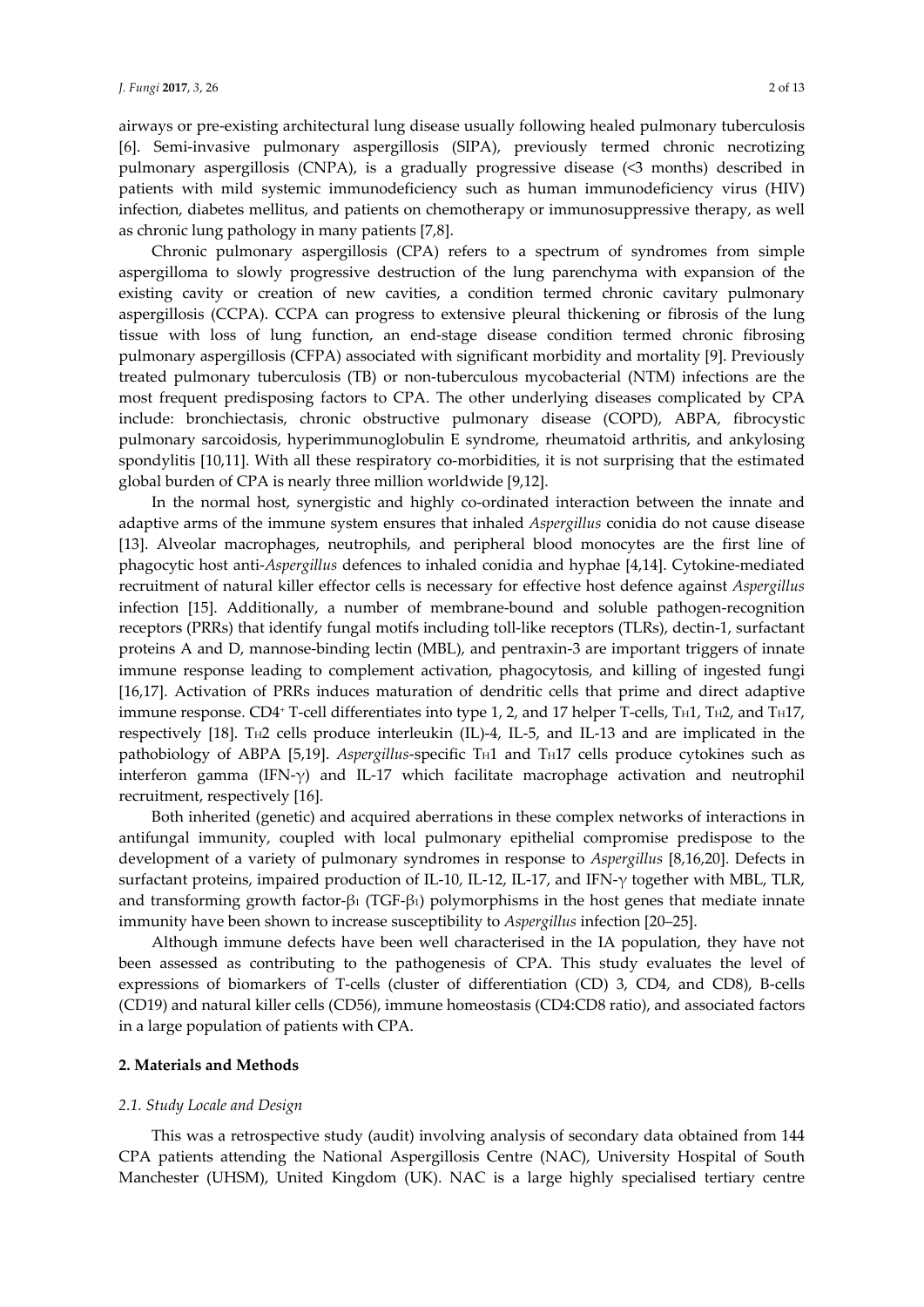dedicated to the clinical care of CPA patients and others with aspergillosis referred from all over the UK. Patients referred from 1 April 2009 to July 2016 were included in this audit.

#### *2.2. Patient Selection*

We collected all the available results of immunological biomarkers of T, B, and natural killer cells, a panel consisting of cluster of differentiation CD3, CD4, CD8, CD19, and CD56. This is a standard panel of CDs routinely requested at the NAC for patients suspected of having immunodeficiency. Patients were then enrolled in this audit if they met the diagnostic criteria for CPA previously described: (1) chronic (duration >3 months) pulmonary or systemic symptoms (e.g., productive cough, haemoptysis, dyspnoea, fatigue, weight loss), (2) radiological evidence of a progressive (over months or years) pulmonary lesion with surrounding inflammation (e.g., cavitation, infiltration, and pleural thickening), (3) no major apparent immunocompromising factors (e.g., AIDS, leukaemia, or transplantation), (4) serological or microbiological evidence of *Aspergillus*, and (5) absence of alternative diagnosis explaining the findings [26,27].

Only CPA patients with a complete panel of CD markers are included in the study. The other mandatory data required for inclusion were: (1) blood indices (total white cell, lymphocytes, neutrophils, and monocyte counts), (2) radiological information (computed tomography (CT) images and thoracic X-ray), (3) pertinent medical records indicating underlying pulmonary and systemic conditions, and (4) use of immunosuppressant medications. Only data available in written and electronic medical records was collected. Figure 1 shows the study schematic demonstrating the inclusion and exclusion criteria.



**Figure 1.** A flow chart showing the selection criteria for the 144 patients. ICE: Integrated Clinical Environment, PACS: Picture archiving and communication system, CD: Cluster of differentiation.

# *2.3. Immunology Data*

CD3 (reference range  $(700-2100) \times 10^{9}$ /L), CD4 (reference range  $(300-1400) \times 10^{9}$ /L), CD8 (reference range (200–900)  $\times$  10<sup>9</sup>/L), CD19 (reference range (100–900)  $\times$  10<sup>9</sup>/L), and CD56 (reference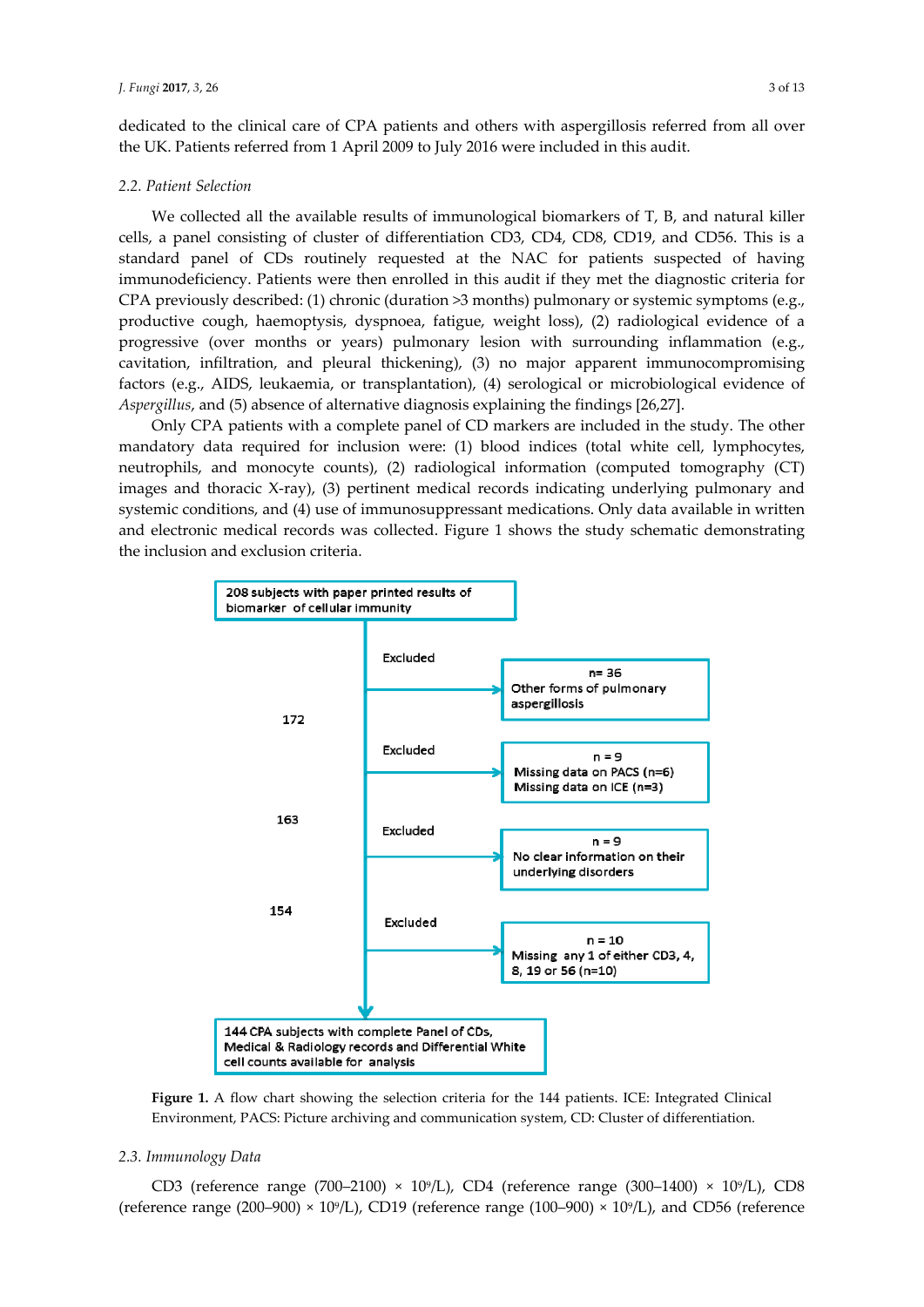range (90–600)  $\times$  10<sup>9</sup>/L) markers were done by the Department of Immunology, Central Manchester University Hospitals NHS Foundation Trust (CMFT) (Clinical Science Building 3, Manchester Royal Infirmary, Oxford Road, Manchester, UK). This facility is accredited (IS0 15189:2012) for CD enumeration using FC500 MPL flow cytometer equipment (Beckman Coulter Ltd., Buckinghamshire, UK). The dates of sampling were recorded. Absolute T- and B-lymphocytes and NK-cell CD counts were recorded; the laboratory does not provide percentage CDs, the reference ranges given are derived from healthy Europeans. Changes in reference ranges from 16th November 2015 were noted. The current reference ranges were used for statistical analyses, even for results produced before 16 November 2015. The unit of all CD biomarkers used in this study is  $(x10^{9}/L)$ .

# *2.4. Medical Records*

We performed thorough hand searching of clinical case notes and correspondences. A standardised data collection sheet was used. Details recorded included confirmation of CPA diagnosis, age, and gender; date of enrolment into clinical care at NAC, underlying pulmonary disorder(s), if any, known systemic co-morbidities, chronic medication, especially immunosuppressive therapy, and band categorization.

# *2.5. Radiology*

Electronic Images and reports were obtained from picture archiving and communication system (PACS) software accessed through the Centricity Enterprise Web version 3.0 (General Electric Healthcare, Barrington, IL, USA) at UHSM. Lung windows of both conventional and high resolution multi-slice thoracic computed tomography (CT) images with or without intravenous contrast administered, and plain chest X-ray images were electronically obtained. Baseline images at the time of diagnosis were examined. We also reviewed all the electronic reports of the images submitted by consultant radiologists. Data obtained included: (1) pulmonary involvement (unilateral or bilateral disease), (2) lobe(s) involved, (3) cavitation, (4) evidence of pleural thickening, and (5) presence of aspergilloma.

# *2.6. Complete Blood Count*

Electronic diagnostic results were accessed through the integrated clinical environment (ICE) SunquestICE® software package version 5.4.0 (Sunquest Information Systems (Europe), Ltd., Uxbridge, UK). Complete blood count (CBC) results were requested on the same day or 2 weeks before/after CD enumeration were recorded. Data collected included total white cell (reference range  $(4.0-11.0) \times 10^{3}/\mu$ L), neutrophils (reference range  $(2.0-7.5) \times 10^{3}/\mu$ L), lymphocytes (reference range  $(1.5-4.0) \times 10^{3}/\mu$ L), and monocyte (reference range  $(0.20-0.80) \times 10^{3}/\mu$ L) counts. For results more than 2 weeks before or after the CD enumeration, two different values were attained and their mean values were obtained. All CBCs were done by the clinical haematology department, UHSM. The unit of all CBC parameters used in this study is  $(x10<sup>3</sup>/\mu L)$ .

# *2.7. Data Management*

Data from the patients' files and immunology reports were summarised and entered in a printed data collection sheet. The electronically retrieved data from SunquestICE® desktop and PACS web version 3.0 software together with data on the data collection sheet were thereafter entered into Microsoft Excel 2010 spread sheet (Microsoft Corp., Redmond, WA, USA). The Excel workbook was password protected to restrict access to patients' identifiable information or unlikely alteration of the collected data. Patients' identifiable information entered into the Excel work book included the NHS and RM2 numbers, date of birth, and initials of their names. All this identifiable information was deleted after assigning study numbers to the subjects and prior to exportation to SPSS for statistical analysis. Encrypted flash drives were used for data transfer between the NHS trust computers, e-mailing of patients' data was considered unacceptable.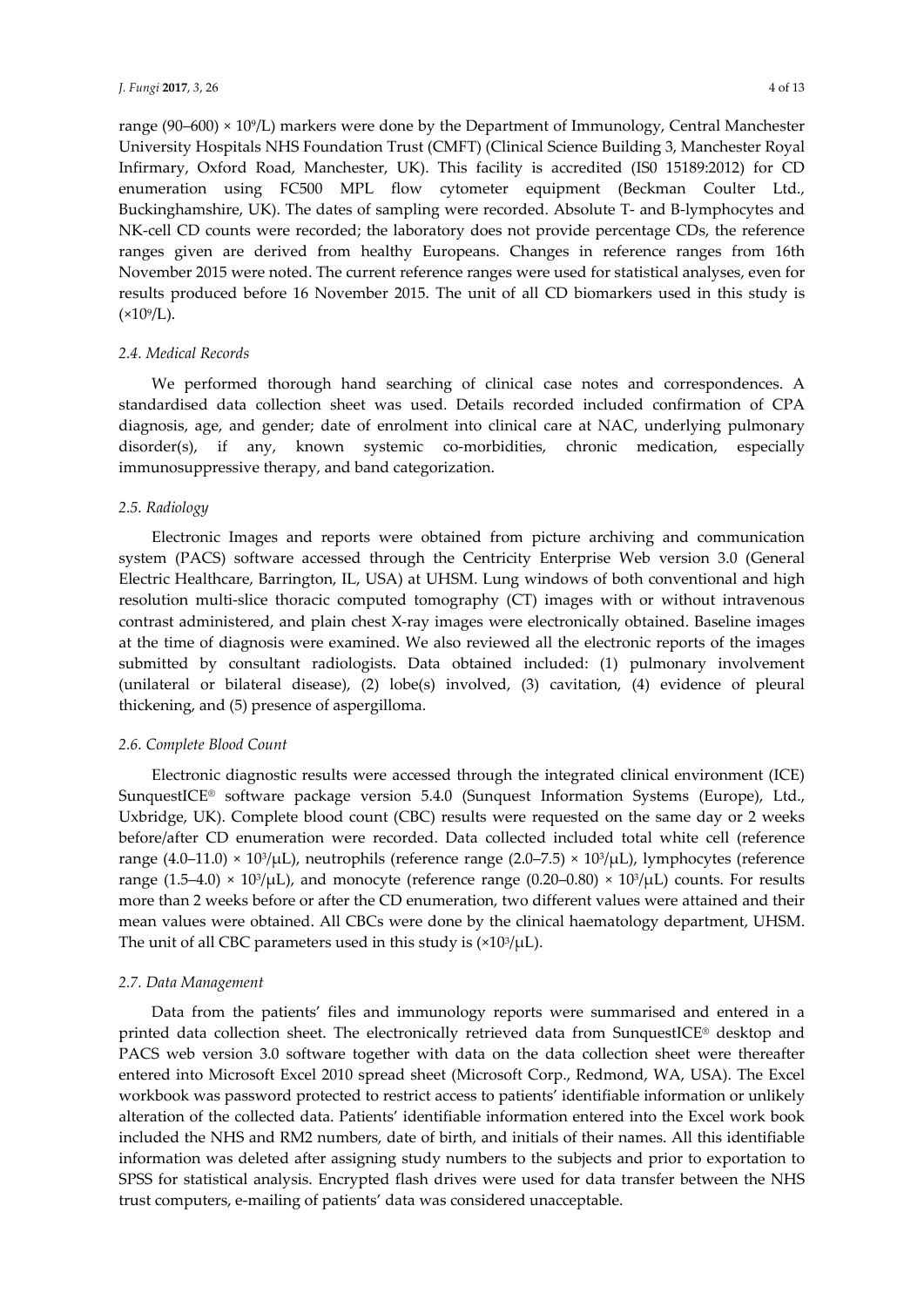All statistical analyses were performed using statistical package for the social science (SPSS) software version 22.0 (IBM Corp., Armonk, NY, USA). Unless stated otherwise, statistical significance was at the 5% level for all analyses. Summary statistics were presented in terms of means, ranges, and standard deviations for continuous data. Non-normally distributed variables were presented in terms of medians and ranges. Pearson's correlation was used to test the strength of association for normally distributed variables (CD3, CD4, and lymphocytes) and Spearman's rank correlation was used if one or both variables were not normally distributed (CD8, CD19, and CD56). CD and CBC variables were dichotomised into low (CD19, CD56, CD4, CD8, CD4:CD8 ratio, lymphocyte counts) or high (total white cell count, neutrophils, CD4:CD8 ratio, monocytes) and normal. Pearson's chi-squared tests and Fisher's exact probability tests were performed as appropriate to assess for associations between the CDs, CBC parameters, and radiological and clinical (co-morbidities) characteristics. Logistic regression analyses were performed with multiple covariates to determine independent predictors. Odds ratios and 95% confidence intervals (CIs) were recorded.

# *2.9. Ethical Consideration*

This audit was a service evaluation and, as such, informed consent was not required. However, all the Caldicott principles of transfer and handling of patients' identifiable information were observed. The study was registered with the audit department at UHSM.

# **3. Results**

# *3.1. Demographics, Baseline Radiological and Clinical Characteristics*

One hundred and forty-four patients with complete data were analysed. Eighty-five patients were male (59%), and the median age at time of testing was 60 years (range: 22–84). Eighty-seven (60%) had unilateral disease with 64% (*n* = 56) of the unilateral disease affecting the right lungs of the patients. Ninety-one (63%) patients had multiple cavities in their lungs with fungal ball (aspergilloma) occupying cavities of up to 71 (49%) patients. Upper lobes were the most affected lobes in this cohort of patients (81%, *n* = 117).

The median number of the underlying conditions among these patients was 2 (range: 0–6). Two (1.4%) patients had no identifiable lung pathology. Previous mycobacterial (either classic or atypical) infection was the most frequent identified predisposing factor; at least 48 (33.3%) patients had documented previous TB (*n* = 31, 22%) and NTM (*n* = 17, 12%) infections. Bronchiectasis (*n* = 25, 17%), asthma (*n* = 24, 17%), COPD ± emphysema (*n* = 38, 26%), ABPA (*n* = 17, 12%), and previous lung surgeries (*n* = 17, 12) were also commonly identified. Other less common underlying conditions included pulmonary sarcoidosis (13, 9%), gamma interferon deficiency (12, 8%), previous pneumothorax (13, 9%), mannose binding lectin deficiency (10, 7%), survivors of lung cancer (7, 5%), rheumatoid arthritis (4, 3%), and impaired 1L-17 production (2, 1%). Underlying disorders such as community acquired pneumonia, connective tissue disorders, hypertension, diabetes, and other systemic disorders that were recorded constituted the remaining 44 risk factors of the total 274 underlying disorders. Patients' demographic, radiological, and clinical characteristics are shown in Tables 1 and 2 below.

**Table 1.** Demographic and radiographic characteristics.

| Characteristic     | Number | Percent |
|--------------------|--------|---------|
| Gender             |        |         |
| Male               | 85     | 59.0    |
| Female             | 59     | 41.0    |
| Pleural thickening |        |         |
| Yes                | 91     | 63.2    |
| No                 | 53     | 36.8    |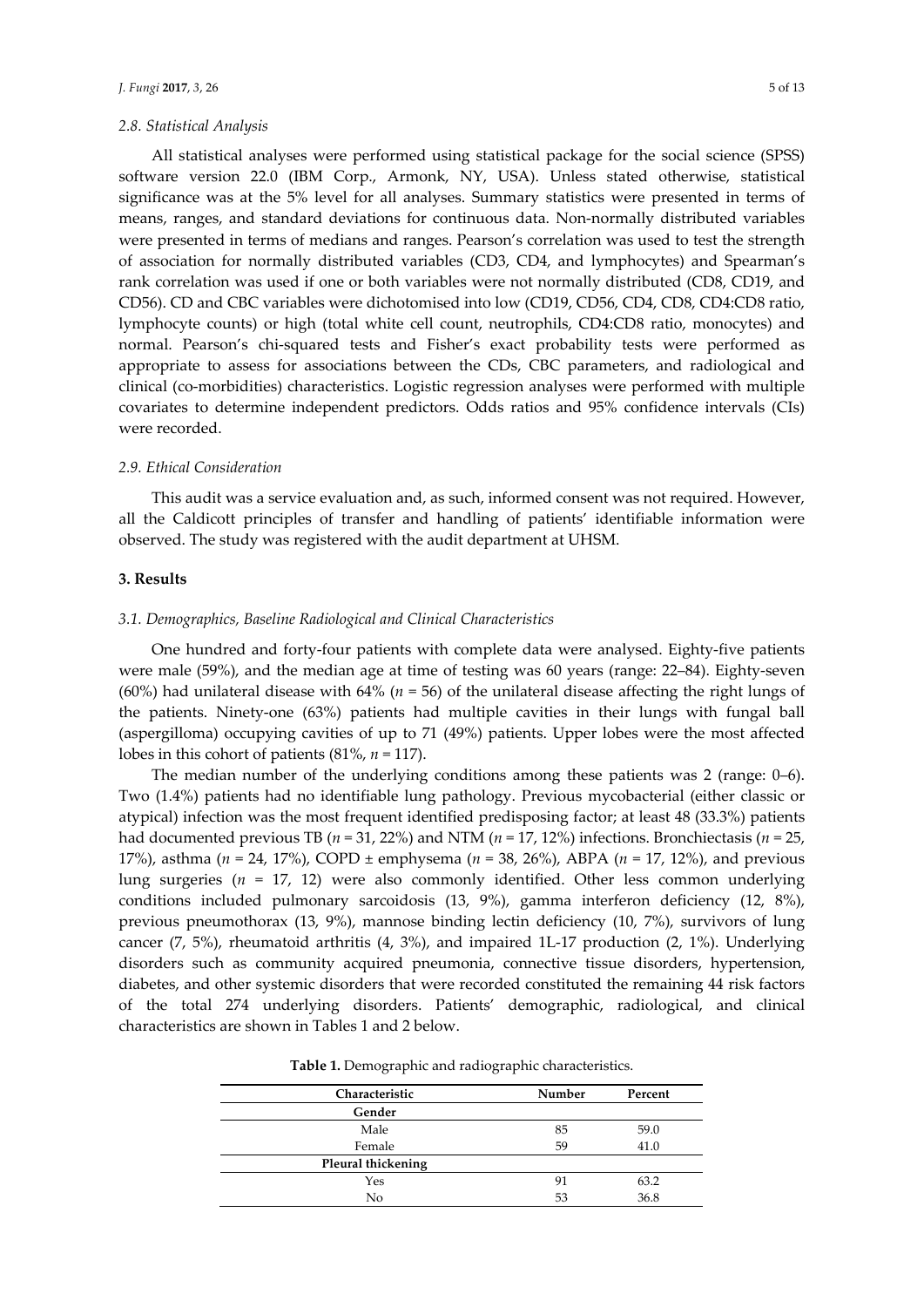| Cavitation                          |     |      |
|-------------------------------------|-----|------|
| Multicavitary                       | 91  | 63.2 |
| Single cavity or Aspergillus nodule | 53  | 36.8 |
| Aspergilloma                        |     |      |
| Yes                                 | 71  | 49.3 |
| N <sub>o</sub>                      | 73  | 50.7 |
| Lung involvement                    |     |      |
| Bilateral                           | 57  | 39.6 |
| Unilateral                          | 87  | 60.4 |
| Left Unilateral                     | 31  | 21.5 |
| Right Unilateral                    | 56  | 38.9 |
| Lobes involved                      |     |      |
| Upper lobes                         | 117 | 81.3 |
| Middle lobe                         | 11  | 7.6  |
| Lower lobe                          | 16  | 11.1 |

**Table 2.** Underlying conditions among the 144 patients with chronic pulmonary aspergillosis.

| <b>Underlying Disorder</b>              | Number | Percent |
|-----------------------------------------|--------|---------|
| Tuberculosis                            | 31     | 21.5    |
| <b>Bronchiectasis</b>                   | 25     | 17.4    |
| Asthma                                  | 24     | 16.7    |
| Chronic obstructive pulmonary diseases  | 23     | 16.0    |
| Non-tuberculous mycobacterial infection | 17     | 11.8    |
| Allergic bronchopulmonary aspergillosis | 17     | 11.8    |
| Previous lung surgery                   | 17     | 11.8    |
| Emphysema                               | 15     | 10.4    |
| Sarcoidosis                             | 13     | 9.0     |
| Pneumothorax                            | 13     | 9.0     |
| Gamma interferon deficiency             | 12     | 8.3     |
| Mannose binding lectin-deficiency       | 10     | 6.9     |
| Lung cancer survivors                   | 7      | 4.9     |
| Rheumatoid arthritis                    | 4      | 2.8     |
| Impaired interleukin-17 production      | 2      | 1.4     |
| Total                                   | 230    | 159.7%  |

# *3.2. Expression of CDs, Total and Differential White Cell Counts*

The distribution of the CDs (CD3, CD4, CD8, CD19, and CD56), total white cell, neutrophil, lymphocyte, and monocyte counts in this group of patients are summarised in Table 3.

| Table 3. Summary of results of CDs, total and differential white cell count parameters. |  |  |  |  |  |
|-----------------------------------------------------------------------------------------|--|--|--|--|--|
|-----------------------------------------------------------------------------------------|--|--|--|--|--|

| Parameter<br>(Reference Range *) | Mean or<br>Median | Range         | Standard<br><b>Deviation</b> | <b>Below the</b><br><b>Reference Range</b><br>$n\ (\%)$ | Within the<br><b>Reference Range</b><br>$n\ (\%)$ | Above<br><b>Reference Range</b><br>$n\ (\%)$ |
|----------------------------------|-------------------|---------------|------------------------------|---------------------------------------------------------|---------------------------------------------------|----------------------------------------------|
| CD3 (700-2100)                   | 1019              | 73-2684       | 563                          | 48 (33.3)                                               | 90(62.5)                                          | 6(4.2)                                       |
| CD4 (300-1400)                   | 652               | 36-1815       | 361                          | 25(17.4)                                                | 112 (77.8)                                        | 7(4.9)                                       |
| CD4 < 200                        |                   |               | $\overline{\phantom{a}}$     | 15(10.4)                                                |                                                   |                                              |
| CD8 (200-900)                    | 312               | 25-1415       | $\overline{\phantom{0}}$     | 46 (31.9)                                               | 89 (61.8)                                         | 9(6.3)                                       |
| CD19 (100-500)                   | 114               | $11 - 1234$   | $\overline{\phantom{a}}$     | 62(43.1)                                                | 79 (54.2)                                         | 4(2.8)                                       |
| CD56 (90-600)                    | 113               | $2 - 556$     | $\overline{\phantom{a}}$     | 62(43.1)                                                | 82 (56.9)                                         | 0(0.0)                                       |
| CD4:CD8 Ratio<br>$(0.9-1.9)$     | 2.1               | $0.4 - 6.9$   | 1.2                          | 15(10.4)                                                | 61(42.4)                                          | 68 (47.2)                                    |
| White cell count<br>$(4-11)$     | 8.2               | $3.9 - 22.2$  |                              | 1(0.7)                                                  | 115(79.9)                                         | 28 (19.4)                                    |
| Neutrophils<br>$(2.0 - 7.5)$     | 5.4               | $2.1 - 19.8$  |                              | 0(0.0)                                                  | 106(73.6)                                         | 38(26.4)                                     |
| Lymphocytes<br>$(1.5-4.0)$       | 1.5               | $0.2 - 3.2$   | 0.30                         | 84 (58.3)                                               | 60(41.7)                                          | 0(0.0)                                       |
| Monocytes<br>$(0.2 - 0.8)$       | 0.62              | $0.13 - 1.67$ |                              | 2(1.4)                                                  | 99 (68.8)                                         | 43 (29.9)                                    |

\* Reference based on healthy European volunteers.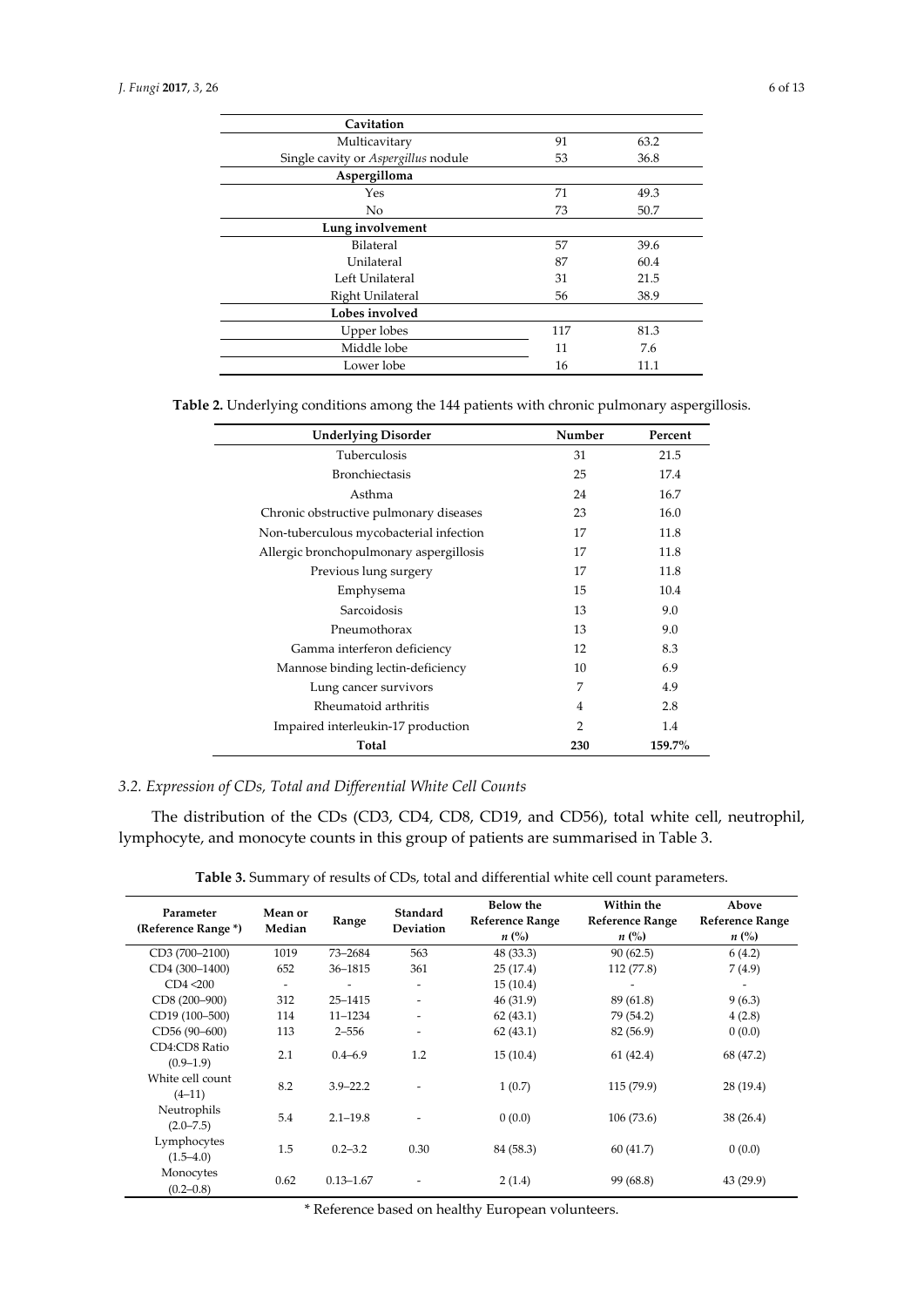#### 3.2.1. CD4:CD8 Ratio

The laboratory reference range for CD4:CD8 ratio is 0.9–1.9 (Beckman Coulter (UK) Ltd.). The calculated mean CD4:CD8 ratio was 1.55 from our reference laboratory values of CD4 and CD8. A median CD4:CD8 ratio of 1.9 (range: 0.4–6.9) was obtained from the 144 patients. This was just at the upper limit of the reference range and well above the calculated mean CD4:CD8 ratio. Sixty-one (42%) patients had CD4:CD8 ratio within the reference range, 68 (47%) patients had ratios above 1.9, and only 15 (10%) patients had ratios of less than 0.9 (Table 3).

## 3.2.2. Combined and Isolated Lymphopenia

Six (4%) patients had combined CD3, CD4, CD8, CD19, and CD56 lymphopenia. Eighteen (13%), 10 (7%), and 15 (10%) of the 144 CPA patients had isolated CD56, CD19, and both CD56 and CD19 lymphopenia, respectively (Table 4). The mean monocyte and lymphocyte counts for this group of patients are within or near the lower limit of the reference ranges. Only four (3%) patients had isolated CD8 lymphopenia (Table 4). No patient had an isolated low CD4 or low CD3 count; all were associated with subnormal CD8 or CD19 (Figure 2).



**Figure 2.** A Venn-diagram showing the distribution of all of the five CDs among the 144 patients. Six (4%) patients had lymphopenia in all the five CDs. Eighteen (13%), 10 (7%), and 15 (10%) patients had isolated CD56, CD19, and both CD56 and CD19 lymphopenia, respectively. Four (3%) patients had isolated CD8 lymphopenia. No patient had an isolated low CD4 or low CD3 count.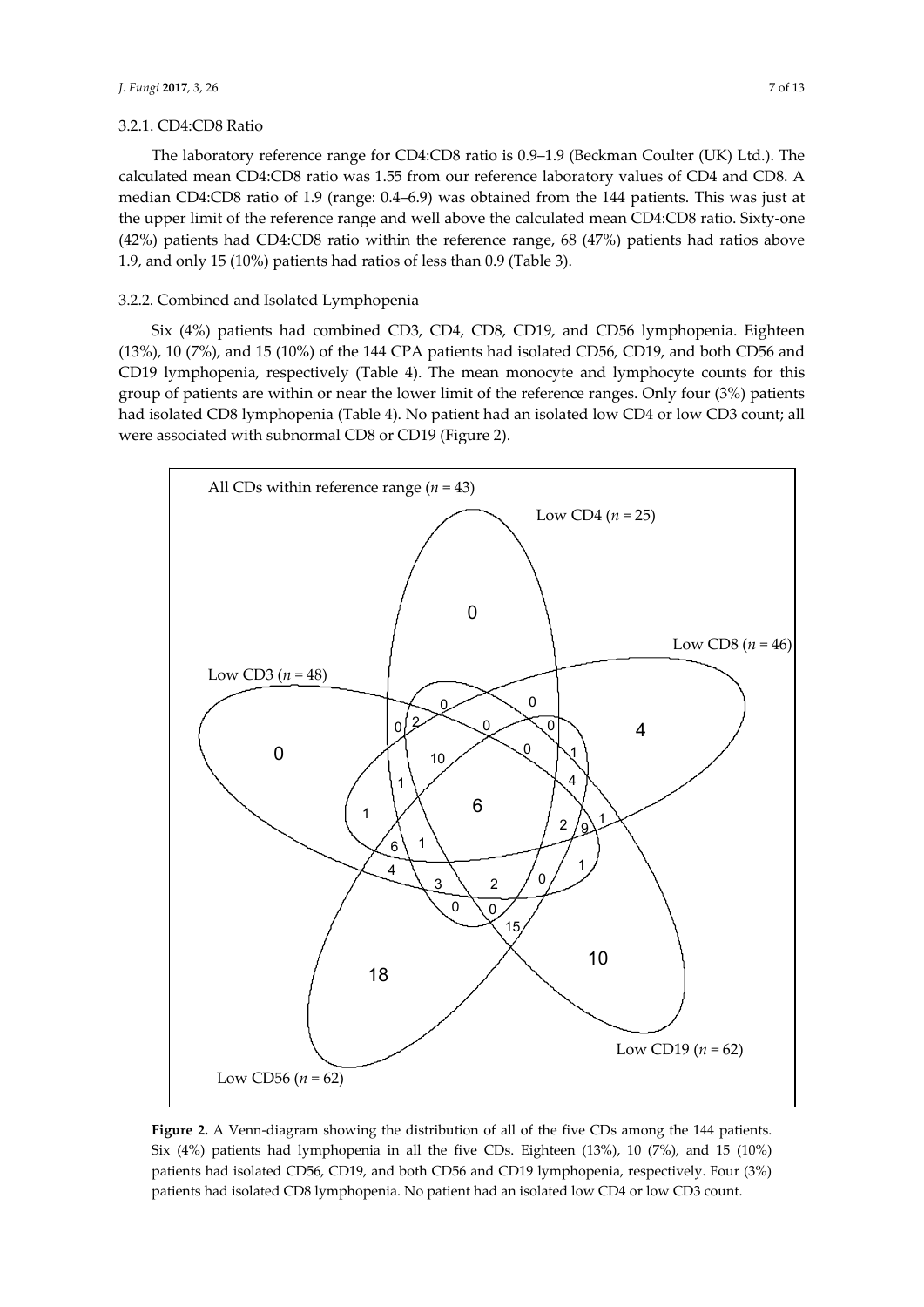| Biomarker <sup>#</sup> | $N$ (%)  | <b>Mean CDs</b><br>(Range) | <b>Mean Lymphocytes</b><br>(Range) | <b>Mean Monocytes</b><br>(Range) |
|------------------------|----------|----------------------------|------------------------------------|----------------------------------|
| CD56                   | 18(12.5) | $61(21-86)$                | $2.0(1.35-2.98)$                   | $0.66(0.33 - 1.04)$              |
| CD19                   | 10(6.9)  | $76(25-96)$                | $1.63(0.98 - 2.51)$                | $0.82(0.21 - 1.67)$              |
| CD56 and<br>CD19       | 15(10.4) |                            | $1.6(1.01-2.73)$                   | $0.69(0.43 - 1.35)$              |
| CD8                    | 4(2.8)   | 155 (111-178)              | $1.21(1.12 - 1.27)$                | $0.55(0.39 - 0.71)$              |
| CD4                    | 0        |                            |                                    |                                  |
| CD3                    | $\theta$ | -                          |                                    |                                  |

**Table 4.** Patients with isolated subnormal levels of CD56, CD19, CD8, and CD4, as well as both CD19 and CD56, with corresponding lymphocyte and monocyte counts in those patients.

# Reference ranges: CD3 (700–2100), CD4 (300–1400), CD8 (200–900), CD19 (100–500), CD56 (90–600), Monocytes: 0.2–0.8: Lymphocytes: 1.5–4.

# 3.2.3. Correlation between CDs and CBC Parameters

Unsurprisingly, there was a strong significant positive correlation between CD3 and CD4 counts (Pearson's coefficient, *r2* = 0.91, *p* < 0.001), CD3 and CD8 (Spearman's rho (ρ) = 0.84, *p* < 0.001), and CD3 and lymphocyte count ( $r^2$  = 0.77,  $p < 0.001$ ). There was also a marked association between CD4 and CD8 (ρ = 0.67, *p* < 0.001), CD19 and lymphocytes (ρ = 0.54, *p* < 0.001), CD4 and CD19 (ρ = 0.52, *p* < 0.001), CD3 and CD19 (ρ = 0.49, *p* < 0.001), and CD8 and CD19 (ρ = 0.42, *p* < 0.001).

However, there was no statistically significant association between CD3 and CD56 ( $\rho$  = 0.10,  $p$  = 0.21), CD19 and CD56 (ρ = 0.15, *p* = 0.077), monocytes and CD56 (ρ = 0.16, *p* = 0.055), or neutrophils and CD56 (ρ = 0.13, *p* = 0.12).

# *3.3. Association between CDs and CBC Parameters, Underlying Disorders, Demographic and Radiological Characteristics*

Pulmonary sarcoidosis was associated with a low CD19 count: 10 (77%) versus 52 (40%) without (*p* = 0.01). Likewise, emphysema was also associated with a low CD19 count: 11 (73%) versus 51 (40%) without emphysema (*p* = 0.012). On multivariable logistic analysis, statistically significant independent associations were observed between low CD19 and pulmonary sarcoidosis (odds ratio, 5.53; 95% CI, 1.43–21.33; *p* = 0.013), and emphysema (odds ratio, 4.58; 95% CI, 1.36–15.38;  $p = 0.014$ ).

A low CD56 count appears protective for bronchiectasis: 5 (20%) versus 57 (48%) of patients without bronchiectasis ( $p = 0.010$ ). A low CD56 count was seen more often in patients with a previous pneumothorax: 9 (69%) versus 53 (41%) patients with no prior pneumothorax (*p* = 0.046). Multivariable logistics analysis showed a protective role of low CD56 in bronchiectasis (OR, 0.27; 95% CI, 0.10–0.77; *p* = 0.014).

Pulmonary sarcoidosis was associated with a low CD3 count: 9 (69%) versus 39 (30%) without (Fisher's exact test  $p = 0.010$ ). A low CD3 count was also associated with previously treated lung cancer: 5 (71%) of the lung cancer survivors compared to 43 (31%) of the patients who were not previously treated for lung cancer (Fisher's exact test  $p = 0.041$ ). Lastly, multicavitary disease: 38 (42%) versus 10 (19%) in patients with single cavities or nodules (*p =* 0.005). Multicavitary CPA disease (OR, 2.95; 95% CI, 1.30–6.72; *p =* 0.010) and pulmonary sarcoidosis (OR, 4.94; 95% CI, 1.39–17.57;  $p = 0.014$ ) were significantly associated with low CD3.

A low CD4 count was more often seen in patients with rheumatoid arthritis: 3 (75%) compared to 22 (16%) of patients without rheumatoid arthritis (Fisher's exact test *p =* 0.017). Likewise, IL-17 deficiency (2 (100%) compared to 23 (16%) of patients with normal IL-17 cytokine levels) was associated with a low CD4 count (Fisher's exact test *p =* 0.029). Pulmonary sarcoidosis was also associated with a low CD4 count: 8 (62%) patients versus 17 (13.0%) of the patients without pulmonary sarcoidosis (Fisher's exact test *p* < 0.001). Multivariable logistic analysis did not reveal any statistically significant associations between low CD4 and the above factors.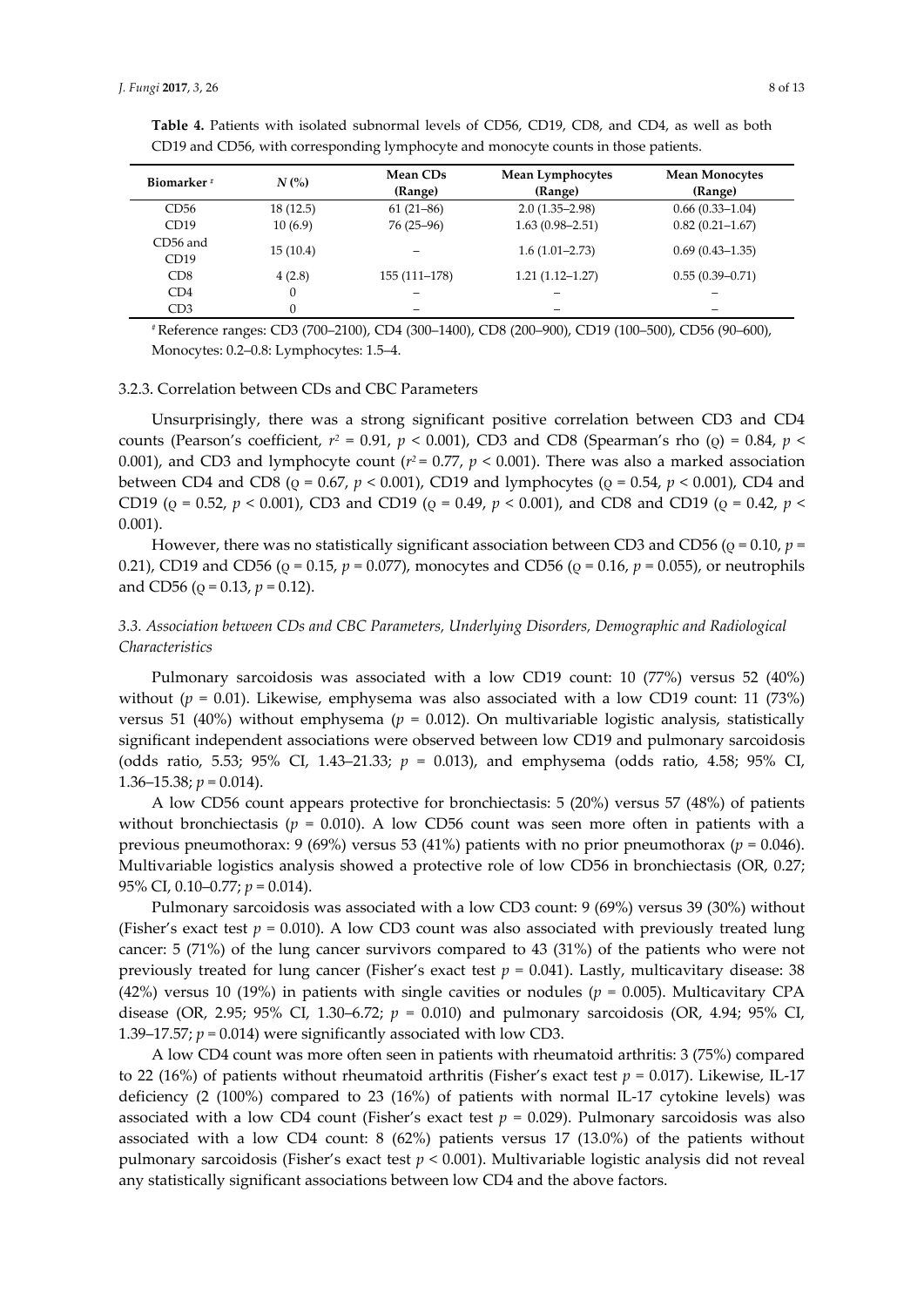Pulmonary sarcoidosis was associated with lymphopenia, where 11 (85%) of the 13 patients had low lymphocyte counts compared to 73 (56%) without pulmonary sarcoidosis (*p =* 0.044). Age was negatively associated with CD3, CD8 and lymphocyte counts. However, these associations were not statistically significant ( $p = 0.244$ ,  $p = 0.703$ ,  $p = 0.401$ , respectively) There were no significant associations elicited between the CDs and gender, presence or absence of aspergilloma, pleural thickening, or lung involvement.

#### **4. Discussion**

In this study, we established that significant CD3, CD4, CD8, CD19, and CD56 lymphopenia occurs in patients with CPA. Fifteen (10%) patients without documented HIV infection had very severe CD4 suppression, that is, CD4  $\langle 200 \text{ cells/µL}$ . Furthermore, we found poor immune homeostasis with immune response inclined towards inflammatory signals, as shown by high CD4:CD8 ratio among these patients. Our findings are in keeping with the currently budding concept that mild immunological suppression and genetic polymorphisms are important factors leading to the development of CPA [12,23]. Severe immunosuppression in the form of chronic granulomatous disease (CGD) and profound neutropenia is well known to predispose to invasive pulmonary aspergillosis  $[28]$  and so is T $H2$  biased immune mediated pathological inflammation in ABPA [29].

To our knowledge, we present for the first time in literature a study that describes the expression of biomarkers of T-cells (CD3, CD4, and CD8), B-cells (CD19), and natural killer cells (CD56) in a large population of patients with CPA.

It is striking to note that the majority of patients had just one or two identifiable underlying diseases and two (1.4%) patients had no identifiable risk factors. In these patients, one might expect non-pulmonary systemic factors, possibly genetic or immune defects, to play a role in the development of CPA. Interestingly, patients previously treated for cancer (cancer survivors) had lower CD3 counts than other patients, suggesting a prolonged immune suppressing effect following cancer treatment (or a pre-disposition to lung cancer) that could contribute to CPA development. In addition, a low CD3 count was associated with multicavitary as opposed to single cavitary disease. Therefore, more immunosuppression may lead to more extensive disease.

A substantial number of patients had subnormal counts of individual CD subsets. Table 4 shows the numbers of such patients, which was most frequently seen for CD56 (13%), followed by CD19 (7%). In both cases, the total lymphocyte count was usually in the normal range, although not always. Combined low CD19 and CD56 counts were seen in an additional 15 patients (10%), also with generally normal lymphocyte counts, and therefore subnormal CD19 and/or CD56 counts were found in 43 patients (30%). Isolated subnormal CD8 counts were seen in only four patients (3%), and none had isolated subnormal CD4 or CD3. While "compensatory" monocytosis was seen in some patients, this was by no means universal, and no patients had monocytopenia. No published literature currently exists on these cellular biomarkers in CPA patients to compare with our results. Our findings suggest multiple heterogeneity and likely several pathways to CPA development.

CD3, CD4, CD8, and CD19 lymphocyte subset counts were significantly correlated (p ranged from 0.42 to 0.92, all  $p < 0.001$ ), indicating severe overall T-cell and B-cell lymphopenia in the peripheral blood of these patients and inadequate cellular and humoral responses in the adaptive arm of the immune system. However, there was no statistically significant correlation between CD3 and CD56 counts ( $p = 0.10$ ,  $p = 0.21$ ) and CD19 and CD56 counts ( $p = 0.15$ ,  $p = 0.077$ ). This is theoretically expected, as CD56 and the other CDs in this study are from different lineages. However, more significantly, it provides an insight that deficits in both innate and adaptive arms of the immune system are involved in the pathogenesis of CPA.

In our study, 13 (9%) patients had a histologically proven diagnosis of pulmonary sarcoidosis, comparable to 7.1% in a previous study at the same centre [[11]]. Ten (77%) of those with sarcoidosis in our study had low CD19 counts, nine (69%) had low CD3 counts, and eight (62%) had low CD4 counts. Sweiss et al. (2010) reported significant lymphopenia involving CD4, CD8, and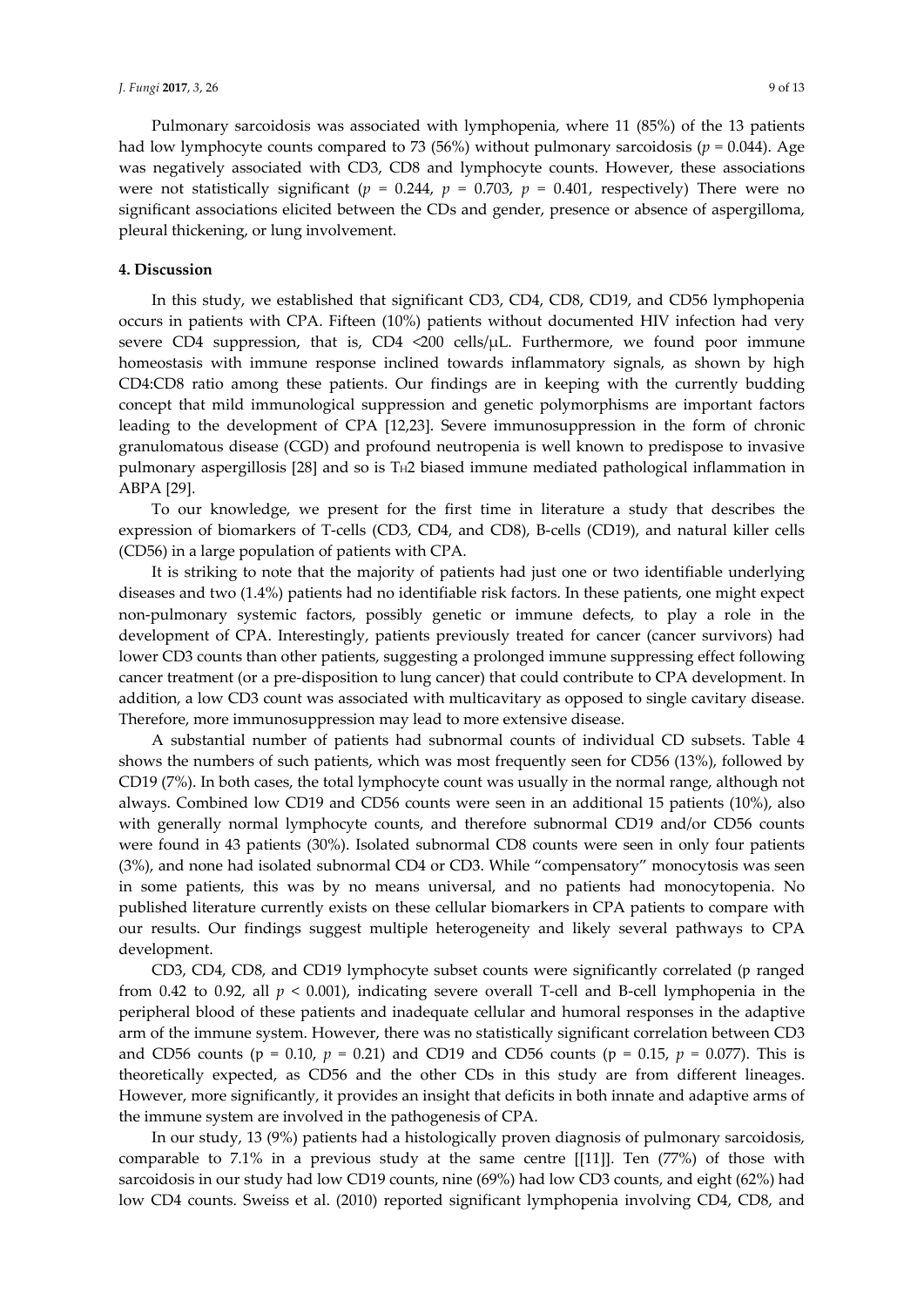CD19 positive cells among sarcoidosis patients, and this was unrelated to their medical treatment but rather more to disease pathology [30]. CPA complicates sarcoidosis, with estimate global burden of over 70,000 individuals [31]. However, no statistically significant CD56, CD8 lymphopenia was seen among CPA patients with sarcoidosis in our study, in contrast to the work of Sweiss and colleagues.

In our study, impaired IL-17 production was statistically associated with low CD4 (Fisher's exact test  $p = 0.029$ ). This is consistent with the experimental work of Doffinger et al. (2014) that showed a significant impairment of IFN-γ, IL-12, and IL-17 production in a majority of patients with CPA, suggesting a major involvement of TH1/TH17 and potentially NK-cell subsets [32]. IL-12, also known as T-cell stimulating factor, is produced by antigen presenting cells, in particular dendritic cells and macrophages, and neutrophils to a lesser extent. It stimulates the differentiation and production of IFN- $\gamma$  and TNF- $\alpha$  by naive T-cells and natural killer cells [33]. Both CD4<sup>+</sup> T<sub>H</sub>1 cells and CD8+ T-cells produce IFN-γ, which is critical in host defence against pulmonary infections [17].

Prior TB and NTM infection were not statistically associated with CD4 or CD8 lymphopenia. Active TB infection is known to cause CD4 and CD8 lymphopenia, and T-cell exhaustion and depletion [18,34]. Loss of CD4+ T-cells results in progressive primary TB infection, reactivation of latent TB infection (LTBI), and enhanced susceptibility to re-infection but not susceptibly to TB [34]. Both CD4+ and CD8+ T-cells have been reported to recover towards normality after successful anti-TB treatment [35]. T-cell exhaustion is a known syndrome implicated in a number of chronic infections [36]. T-cell exhaustion has not been previously reported in CPA. Perhaps the profound lymphopenia indicates a possibility of such a phenomenon in CPA. Recently, clinical studies have shown that T-cell immunity impairment is associated with an increased susceptibility to *A. fumigatus* infection [16].

Sixty-eight (47%) patients had high CD4:CD8 ratio, an indication of a pro-inflammatory biased immune signal among these patients. CD4+ T-lymphocytes are important mediators of host inflammatory/anti-inflammatory responses, with the balance between  $T_H1/T_H17$  and  $T_H2$ phenotypes dictating disease pathology [37]. *Aspergillus*-host interactions trigger the cells of the innate immune system that subsequently elicit the adaptive arm to regulate the balance between pro-inflammatory and anti-inflammatory signals [14]. Thirty-eight (26.4%) of our patients had neutrophilia. Neutrophils and alveolar macrophages are important human innate cells against *Aspergillus* infection through phagocytosis and secretion of the neutrophil extracellular traps (NETs) [38]. An experimental study by Smith et al. (2015) showed increased levels of macrophage-derived neutrophil chemoattractant pro-platelet basic proteins, which is thought to be pathological in ABPA and CCPA patients [39].

Sixty-two (43%) patients had low CD19 counts, demonstrating profound humoral immune deficiency. Contrarily, over 90% of CPA patients have positive *Aspergillus-*specific IgG, a key criterion for diagnosis [26,40,41]. The possible explanation here could be that the few patients with negative anti *-Aspergillus-*specific IgG antibody tests had very low CD19 counts. We used absolute CD19 values below reference range as "low", but this might not be critically low enough to impair antibody production. Page et al. (2016) reported two cases without any *Aspergillus* IgG in multiple assays and referred to them as "seronegative CPA", since they had overt CPA but negative titres for *Aspergillus*  antibody; ineffective antibody response to *Aspergillus* due to underlying immune deficit was a suggested explanation [42]. In a recent study, only 47.6% of our CPA patients were shown to have adequate response 3 months after administration of pneumococcal 23-valent polysaccharide vaccine [43].

Severe asthma and allergic bronchopulmonary aspergillosis (ABPA) are risk factors for development of CPA in a minority of our patients [11]. Consistent with our findings, a recent study has shown no significant difference in CD3, CD8, and CD56 expression in patients with asthma and healthy controls [44].

This study, however, has a number of limitations. First, absolute T- and B-lymphocyte counts can be influenced by many factors such as infections and medications compared to the relatively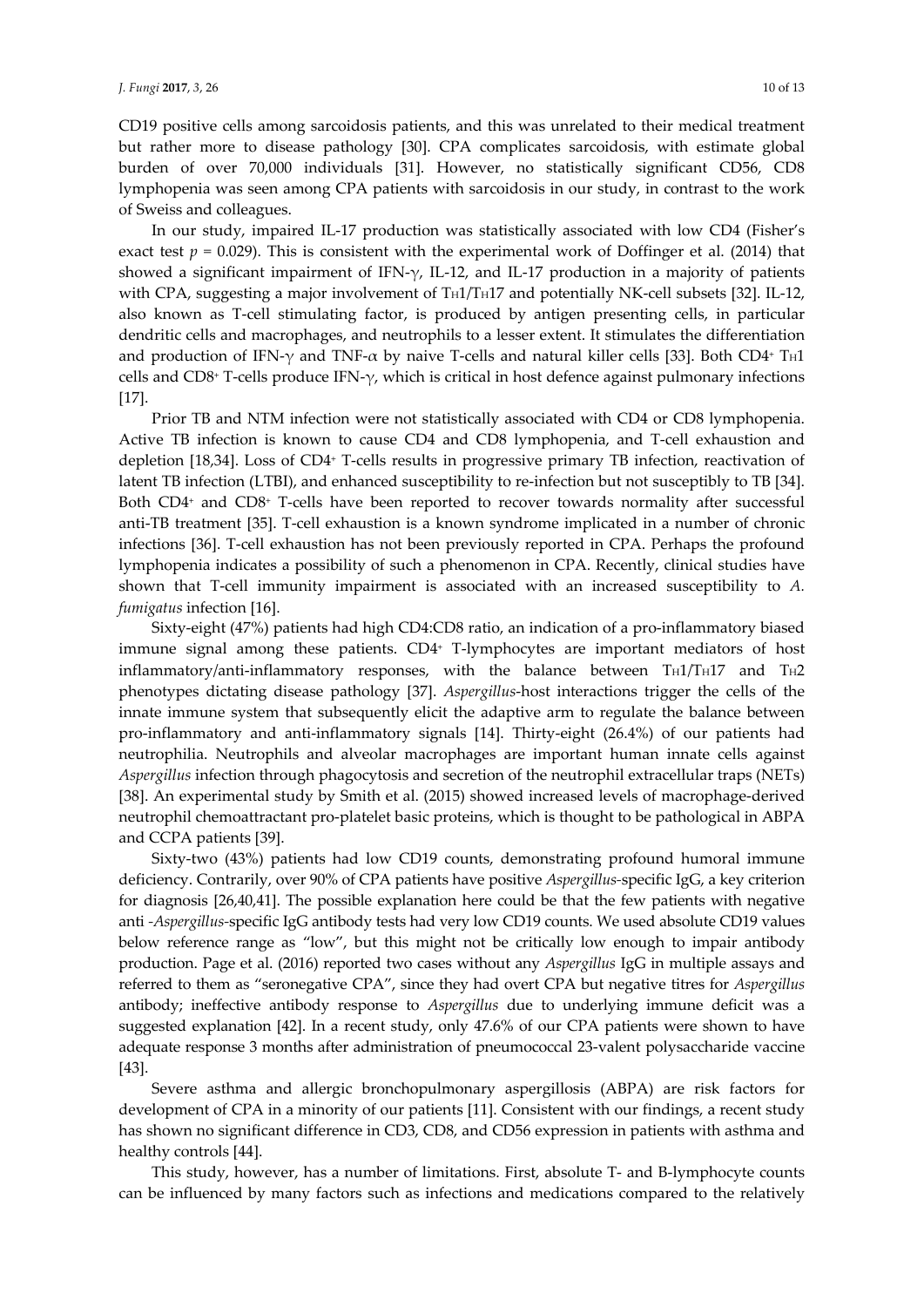stable percentage total lymphocyte counts [45]. CPA is a chronic infection; therefore, it cannot be established if CPA is the cause or the consequence of the immunological alterations. Second, with the exception of CD4 counts, it is difficult to establish precise levels of clinically significant CD3, CD8, CD19, and CD56 lymphopenia. This makes it difficult to translate these results in clinical practice, as clinically relevant depression in CD counts might be quite different from the lower limit of the laboratory reference range. Third, the retrospective nature of the study made it difficult to access other potentially vital information such as concomitant corticosteroid or immunosuppressive medications (although infrequently used in our patients). However, significant immunosuppression is an exclusion from the diagnosis of CPA, so even if present, such medications are unlikely to have a radical impact on the results. Fourth, some immunological abnormalities are associated with underlying pulmonary disorders, including sarcoidosis, but these parameters have not been well studied in other underlying disorders for CPA. Therefore, the specificity of the findings requires substantial additional work. Fifth, only a single biomarker of natural killer cells (CD56) and B-cells (CD19) were used in this study and yet CD16 and CD57 are also expressed by NK-cells and CD20 and CD22 for B-cells. Lastly, we cannot exclude all systemic co-morbidities if not already known by the referring physician.

The present study is the first of its kind to provide direct evidence of considerable defects in both the innate and adaptive arm of the immune system in the majority of patients with CPA. Routine analyses of these biomarkers, preferably both absolute and percentage T- and B-lymphocyte counts are advised to detect subtle immunological deficits in this group of patients. This could help tailor individualised management of CPA patients.

This study could benefit in the future design of a matched prospective study to evaluate the trend, prognostic and therapeutic significance of these biomarkers in patients with CPA compared to patients with underlying pulmonary conditions that do not have CPA. Particular patient groups within CPA need further study, notably those who are seronegative for *Aspergillus* IgG.

**Acknowledgments:** Equity and Merit Scholarships, the University of Manchester (Felix Bongomin, for M.Sc. in Medical Mycology). This work was presented in part as an oral abstract presentation at the 27<sup>th</sup> European Congress of Clinical Microbiology and Infectious Diseases (ECCMID, 2017) held in Vienna, Austria.

**Author Contributions:** Conceptualisation and study design: David W. Denning; Data collection: Felix Bongomin, David W. Denning, Chris Harris, Chris Kosmidis; Statistics; Felix Bongomin, Philip Foden; Data interpretation: David W. Denning, Felix Bongomin, Philip Foden, Chris Kosmidis; Writing—original draft: Felix Bongomin; Writing—review and editing: Felix Bongomin, David W. Denning, Chris Kosmidis, Chris Harris, Philip Foden. All authors proofread the final manuscript.

**Conflicts of Interest:** Denning and family hold Founder shares in F2G Ltd., a University of Manchester spin-out antifungal discovery company, in Novocyt which markets the Myconostica real-time molecular assays. He acts or has recently acted as a consultant to Astellas, Sigma Tau, Basilea, Scynexis, Cidara, Biosergen, Quintilles, and Pulmocide. In the last 3 years, he has been paid for talks on behalf of Astellas, Dynamiker, Gilead, Merck, and Pfizer. He is a longstanding member of the Infectious Disease Society of America Aspergillosis Guidelines group, the European Society for Clinical Microbiology and Infectious Diseases Aspergillosis Guidelines group, and the British Society for Medical Mycology Standards of Care committee. Felix Bongomin: None; Chris Kosmidis: None; Chris Harris: None; Philip Foden: None.

# **References**

- 1. Kwon-Chung, K.J.; Sugui, J.A. *Aspergillus fumigatus*-What Makes the Species a Ubiquitous Human Fungal Pathogen? *PLoS Pathog.* **2013**, *9*, e1003743.
- 2. Denning, D.W. Invasive Aspergillosis. *Clin. Infect. Dis.* **1998**, 26, 781–803.
- 3. Hope, W.W.; Walsh, T.J.; Denning, D.W. The invasive and saprophytic syndromes due to *Aspergillus* spp. *Med. Mycol.* **2005**, *43*, S207–S238.
- 4. Segal, B.H. Aspergillosis. *N. Engl. J. Med.* **2009**, *360*, 1870–1884.
- 5. Agarwal, R.; Chakrabarti, A.; Shah, A.; Gupta, D.; Meis, J.F.; Guleria, R.; Moss, R.; Denning, DW.; ABPA complicating asthma ISHAM working group. Allergic bronchopulmonary aspergillosis: Review of literature and proposal of new diagnostic and classification criteria. *Clin. Exp. Allergy* **2013**, *43*, 850–873.
- 6. Denning, D.W. Chronic forms of pulmonary aspergillosis. *Clin. Microbiol. Infect.* **2001**, *7*, 25–31.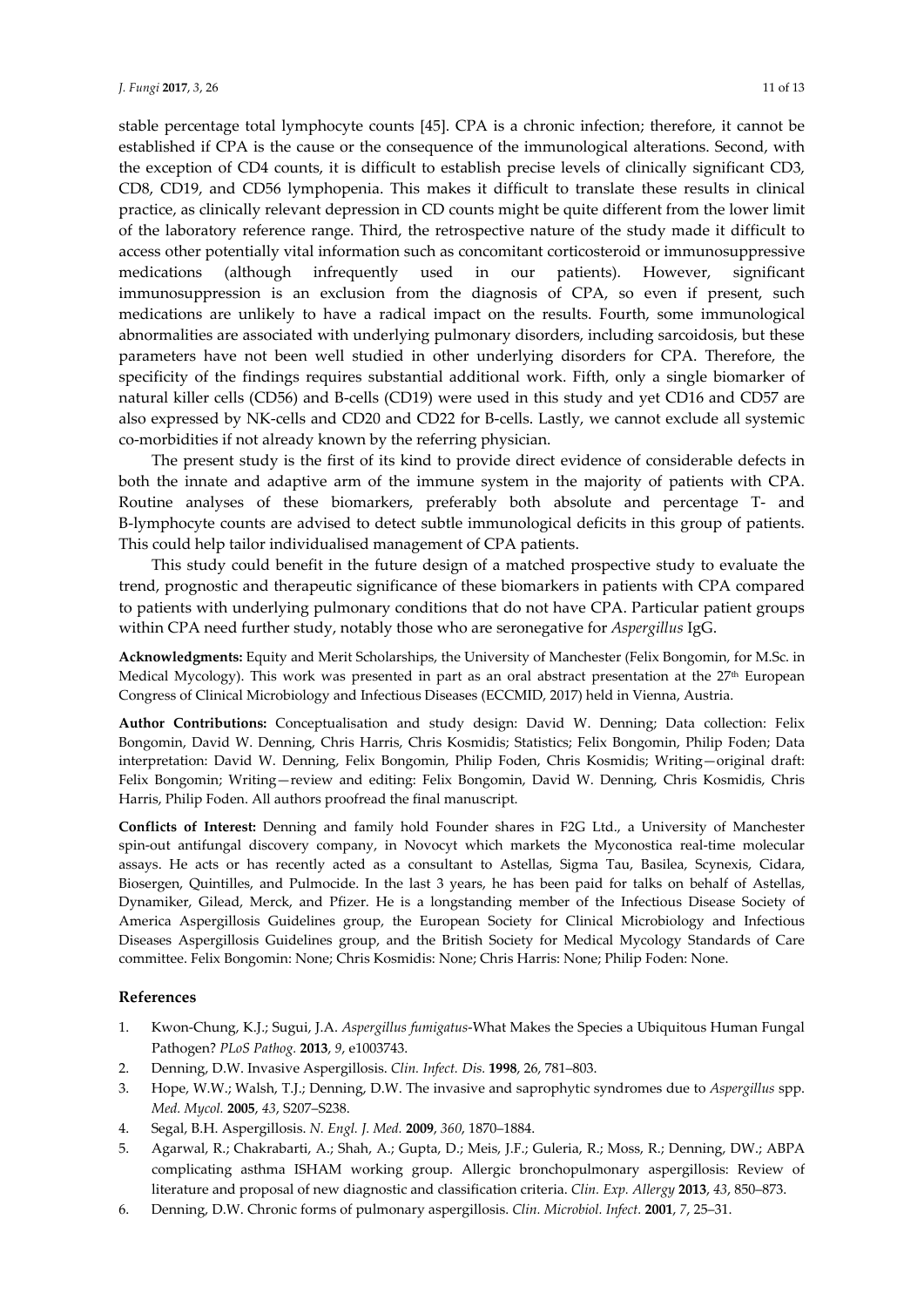- 7. Kosmidis, C.; Denning, D.W. The clinical spectrum of pulmonary aspergillosis. *Thorax* **2015**, *70*, 270–277.
- 8. Patterson, K.C.; Strek, M.E. Diagnosis and treatment of pulmonary aspergillosis syndromes. *Chest* **2014**, *146*,1358–1368.
- 9. Denning, D.W.; Cadranel, J.; Beigelman-Aubry, C.; Ader, F.; Chakrabarti, A.; Blot, S.; Ullmann, A.J.; Dimopoulos, G.; Lange, C.; European Society for Clinical Microbiology and Infectious Diseases and European Respiratory Society. Chronic pulmonary aspergillosis: Rationale and clinical guidelines for diagnosis and management. *Eur. Respir. J.* **2016**, *47*, 45–68.
- 10. Camuset, J.; Lavole, A.; Wislez, M.; Khalil, A.; Bellocq, A.; Bazelly, B.; et al. Bronchopulmonary aspergillosis infections in the non-immunocompromised patient. *Revue de Pneumologie Clinique* **2007**, *63*, 55–66.
- 11. Smith, N.L.; Denning, D.W. Underlying conditions in chronic pulmonary aspergillosis including simple aspergilloma. *Eur. Respir. J.* **2011**, *37*, 865–872.
- 12. Hayes, G.E.; Novak-Frazer, L. Chronic Pulmonary Aspergillosis—Where Are We? and Where Are We Going? *J. Fungi* **2016**, *2*, 18.
- 13. Espinosa, V.; Rivera, A. First line of defense: Innate cell-mediated control of pulmonary Aspergillosis. *Front. Microbiol.* **2016**, *7*, 272.
- 14. Park, S.J.; Mehrad, B. Innate immunity to Aspergillus species. *Clin. Microbiol. Rev.* **2009**, *22*, 535–551.
- 15. Beitzen-Heineke, A.; Bouzani, M.; Schmitt, A.L. Human Invariant Natural Killer T cells possess immune-modulating functions during Aspergillus infection. *Medical* **2016**, *52*, 169–176.
- 16. Camargo, J.F.; Husain, S. Immune correlates of protection in human invasive aspergillosis. *Clin. Infect. Dis.* **2014**, *59*, 569–577.
- 17. Romani, L. Immunity to fungal infections. *Nat. Rev. Immunol.* **2011**, *11*, 275–288.
- 18. Murphy, K.P.; Travers, Paul.; Walport, M.; Janeway, C. *Janeway's Immuno Biology*, 7th ed.; Garland Science: New York, NY, USA, 2008.
- 19. Jolink, H.; De Boer, R.; Willems, L.N.A.; Van, D.J.T.; Falkenburg, J.H.F.; Heemskerk, M.H.M. T helper 2 response in allergic bronchopulmonary aspergillosis is not driven by specific Aspergillus antigens. *Allergy Eur. J. Allergy Clin. Immunol.* **2015**, *70*, 1336–1339.
- 20. Harrison, E.; Singh, A.; Morris, J.; Smith, N.L.; Fraczek, M.G.; Moore, C.B.; et al. Mannose-binding lectin genotype and serum levels in patients with chronic and allergic pulmonary aspergillosis. *Int. J. Immunogenet*. **2012**, *39*, 224–232.
- 21. Koldehoff, M.; Beelen, D.W.; Elmaagacli, A.H. Increased susceptibility for aspergillosis and post-transplant immune deficiency in patients with gene variants of TLR4 after stem cell transplantation. *Transpl. Infect. Dis.* **2013**, *15*, 533–539.
- 22. Sainz, J.; Hassan, L.; Perez, E.; Romero, A.; Moratalla, A.; López-Fernández, E.; Oyonarte, S.; Jurado, M. Interleukin-10 promoter polymorphism as risk factor to develop invasive pulmonary aspergillosis. *Immunol. Lett.* **2007**, *109*, 76–82.
- 23. Smith, N.L.D.; Denning, D.W. Clinical implications of interferon-γ genetic and epigenetic variants. *Immunology* **2014**, *143*, 499–511.
- 24. Kelleher, P.; Goodsall, A.; Mulgirigama, A.; Kunst, H.; Henderson, D.C.; Wilson, R.; et al. Interferon-γ therapy in two patients with progressive chronic pulmonary aspergillosis. *Eur. Respir. J.* **2006**, *27*, 1307–1310.
- 25. Smith, N.L.D.; Hankinson, J.; Simpson, A.; Denning, D.W.; Bowyer, P. Reduced expression of TLR3, TLR10 and TREM1 by human macrophages in Chronic cavitary pulmonary aspergillosis, and novel associations of VEGFA, DENND1B and PLAT. *Clin. Microbiol. Infect.* **2014**, *20*, O960–O968.
- 26. Denning, D.W.; Riniotis, K.; Dobrashian, R.; Sambatakou, H. Chronic Cavitary and Fibrosing Pulmonary and Pleural Aspergillosis: Case Series, Proposed Nomenclature Change, and Review. *Clin. Infect. Dis.* **2003**, *37*, S265–S280.
- 27. Patterson, T.F.; Iii, R.T.; Denning, D.W.; Fishman, J.A.; Hadley, S.; Herbrecht, R.; et al. Practice Guidelines for the Diagnosis and Management of Aspergillosis: 2016 Update by the Infectious Diseases Society of America. *Clin. Infect. Dis.* **2016**, *63*, 1–60.
- 28. Segal, B.H.; Romani, L.R. Invasive aspergillosis in chronic granulomatous disease. *Med. Mycol.* **2009**, *47*, S282–S290.
- 29. Skov, M.; Poulsen, L.K.; Koch, C. Increased antigen-specific Th-2 response in allergic bronchopulmonary aspergillosis (ABPA) in patients with cystic fibrosis. *Pediatr. Pulmonol.* **1999**, *27*, 74–79.